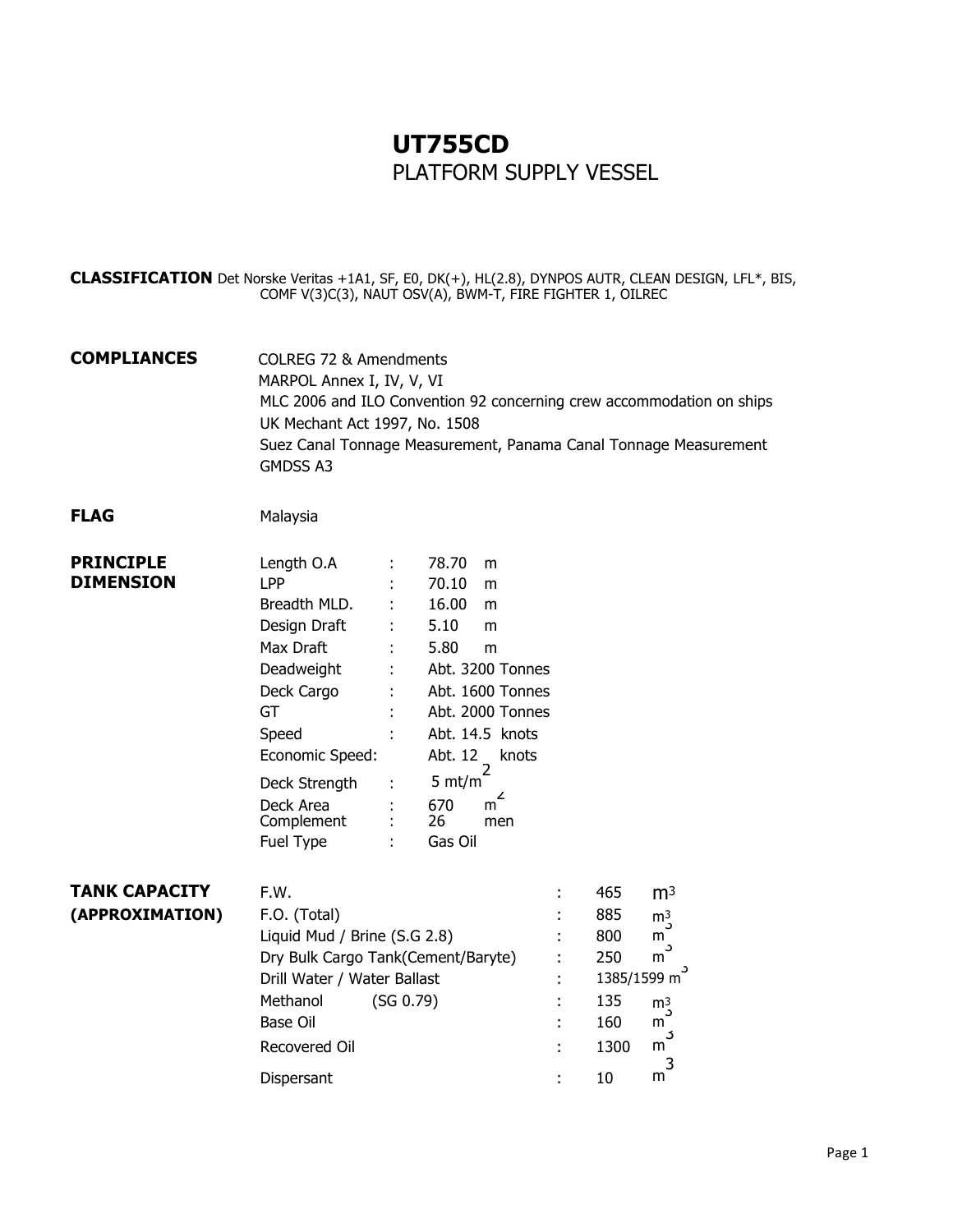## **UT755CD** PLATFORM SUPPLY VESSEL

| <b>BULK HANDLING</b><br><b>SYSTEM</b>    | Class                                                                                                                   | Suitable for Carriage of Cement/Baryte |                         |                                                                                                                                                                            |  |  |
|------------------------------------------|-------------------------------------------------------------------------------------------------------------------------|----------------------------------------|-------------------------|----------------------------------------------------------------------------------------------------------------------------------------------------------------------------|--|--|
|                                          | <b>Total Capacity</b><br>Working pressure:                                                                              |                                        | <b>DNV</b><br>250<br>80 | 2<br>m approx. (in 5 tanks)<br>psi                                                                                                                                         |  |  |
|                                          | variable speed electric driven, 0-1200rpm, 440/3/60                                                                     |                                        |                         | <b>MAIN PROPULSION</b> Main Propulsion - 2 x 1470 kW, CPP Ulstein Aquamaster Z-drive Azimuth thrusters,                                                                    |  |  |
|                                          | electric motor driven, 1200 rpm, 440/3/60                                                                               |                                        |                         | Bow Thruster - 2 x 10 mT, CPP Kamewa Ulstein Tunnel Thrusters, 590kW                                                                                                       |  |  |
| <b>POWER PLANT</b>                       |                                                                                                                         |                                        |                         | 1) Main Generator - 4 x 910kW CAT C32 ACERT, 1800 rpm, 440/3/60                                                                                                            |  |  |
|                                          |                                                                                                                         |                                        |                         | 2) Emergency Generator - 1 x 99 kW CAT C4.4, 1800 rpm, 440/3/60                                                                                                            |  |  |
| <b>DECK MACHINERY</b>                    | 1) Anchor Windlass - Electro-Hydraulic driven, 2 Declutchable Drum, 2 Declutchable<br>Cable Lifter, 2 Fixed Warping End |                                        |                         |                                                                                                                                                                            |  |  |
|                                          | Nominal Pull:                                                                                                           |                                        |                         | $8$ mT, $0 - 10,5$ m/min                                                                                                                                                   |  |  |
|                                          | Drum Capacity:                                                                                                          |                                        |                         | 2 x 200m of Ø40 mm wire                                                                                                                                                    |  |  |
|                                          | Chain Stopper:                                                                                                          |                                        |                         | 2 x Roller type, suitable for stud link chain                                                                                                                              |  |  |
|                                          |                                                                                                                         |                                        |                         | 2) Deck Crane - 3.0mT SWL at outreach 16.0m Knuckle Boom Type                                                                                                              |  |  |
|                                          | 3) Others $-2 \times$ Capstan (8mT pull at 0-16 m/min)                                                                  |                                        |                         |                                                                                                                                                                            |  |  |
|                                          |                                                                                                                         |                                        |                         | - $2 \times$ Tugger (10mT pull at 0-19 m/min)                                                                                                                              |  |  |
| <b>FIRE FIGHTING</b><br><b>EQUIPMENT</b> |                                                                                                                         |                                        |                         | 1) External Fire Fighting System - Class FiFi 1 having 2 in nos main fire pump driven by<br>generator engine front PTO c/w 2 x Fire Monitors and with fixed water spraying |  |  |
|                                          | system as per classification rules.                                                                                     |                                        |                         |                                                                                                                                                                            |  |  |
|                                          | system.                                                                                                                 |                                        |                         | 2) Fixed Fire Protection System - Engine Room installed with fixed CO2 Fire protection                                                                                     |  |  |
|                                          | piping system.                                                                                                          |                                        |                         | 3) Foam System - Foam/Water system for protection of cargo deck and methanol                                                                                               |  |  |
|                                          | and metering device.                                                                                                    |                                        |                         | 4) Oil Dispersant System - 2 x 6m in length Spray Boom c/w standard proportional                                                                                           |  |  |